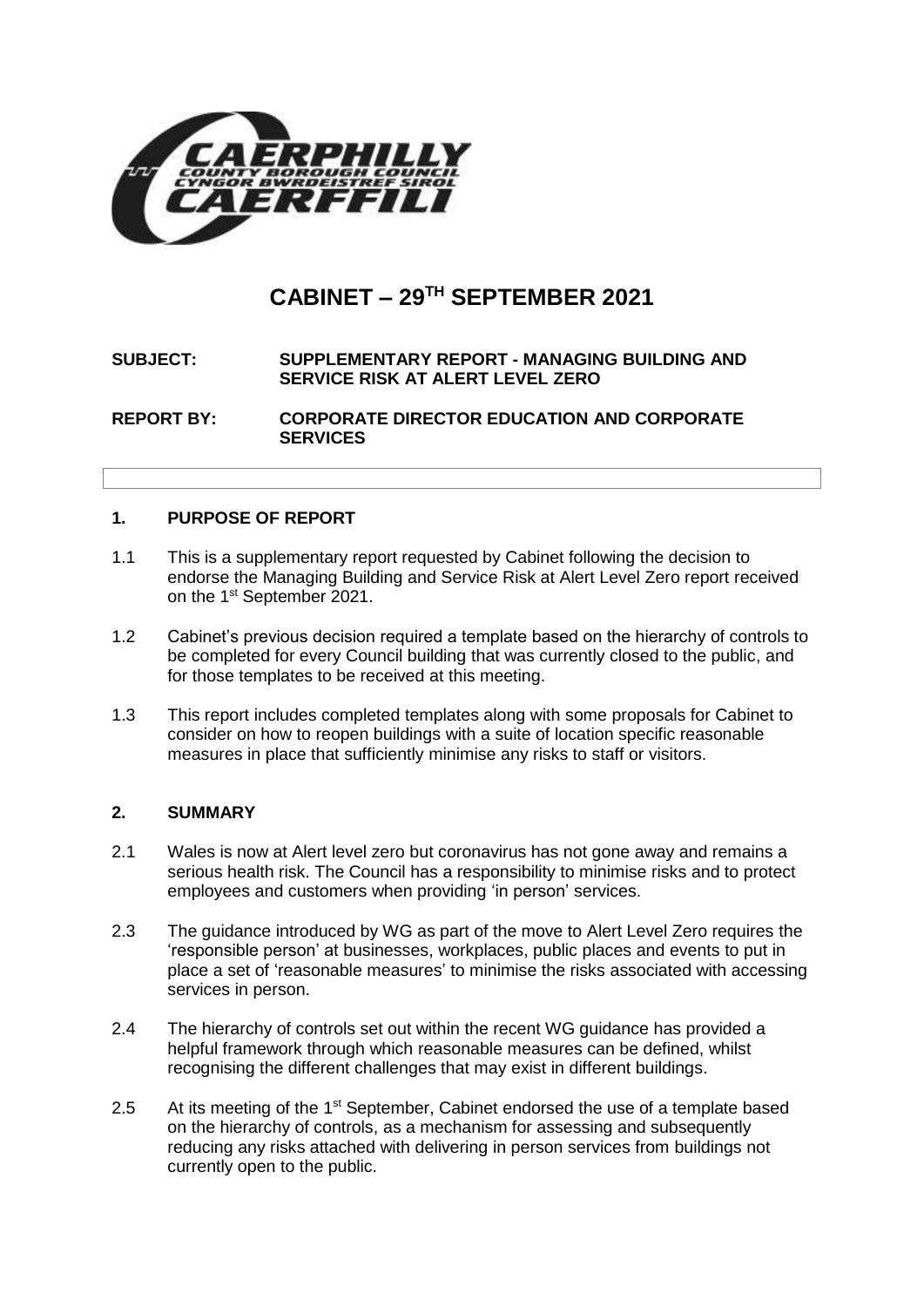- 2.6 The outcome of those assessments are set out within the templates attached at Appendix 1 and 2 along with a recommendation as to whether or not the building should be reopened and, if so, what additional safeguards need to be put in place in advance.
- 2.7 Cabinet are asked to note the content of the templates and the proposals set out by relevant Heads of Service within and to consider the recommendations set out below.

## **3. RECOMMENDATIONS**

- 3.1 That Cabinet agree to:
	- 1) Reopen the Council premises set out in 5.6 in accordance with the templates and recommended controls set out in Appendix 1
	- 2) Agree that the premises set out in 5.7 should remain closed in accordance with the templates attached at Appendix 2
	- 3) Reintroduce Customer First and Reception provision at Ty Penallta from the  $4<sup>th</sup>$ October 2021, in accordance with the template and recommended controls set out in Appendix 3.
	- 4) Agree the reopening recommendations and timescales set out in 5.11 for the remaining Customer First Offices in accordance with the templates set out in Appendix 4.
	- 5) To receive ongoing reports over coming months that outline any further changes that need to be made should the guidance or risk levels change again.

#### **4. REASONS FOR THE RECOMMENDATIONS**

4.1 With the current prevalence of the COVID-19 virus and rising numbers of positive cases across Caerphilly, it is paramount that the reopening of any Council buildings currently closed to the public, occurs with risks appropriately assessed and controls put in place. The recommendations set out in 3.1 are based on assessments that have been undertaken by Officers responsible for specific Council buildings and utilise the template adopted by Cabinet on September 1<sup>st</sup> and based on the hierarchy of controls framework.

## **5. THE REPORT**

- 5.1 The risks attached to contracting or transmitting COVID-19 are significantly reduced when buildings are not being accessed by people. Moving from a closed setting to one that is then accessible by workers, visitors, clients and face to face customers naturally increases that risk.
- 5.2 Each building will also differ in terms of the levels of available space, required staffing levels, ventilation and the ability to support separate access and egress. As a result the risks of reopening buildings that are currently closed will differ depending on a range of local factors.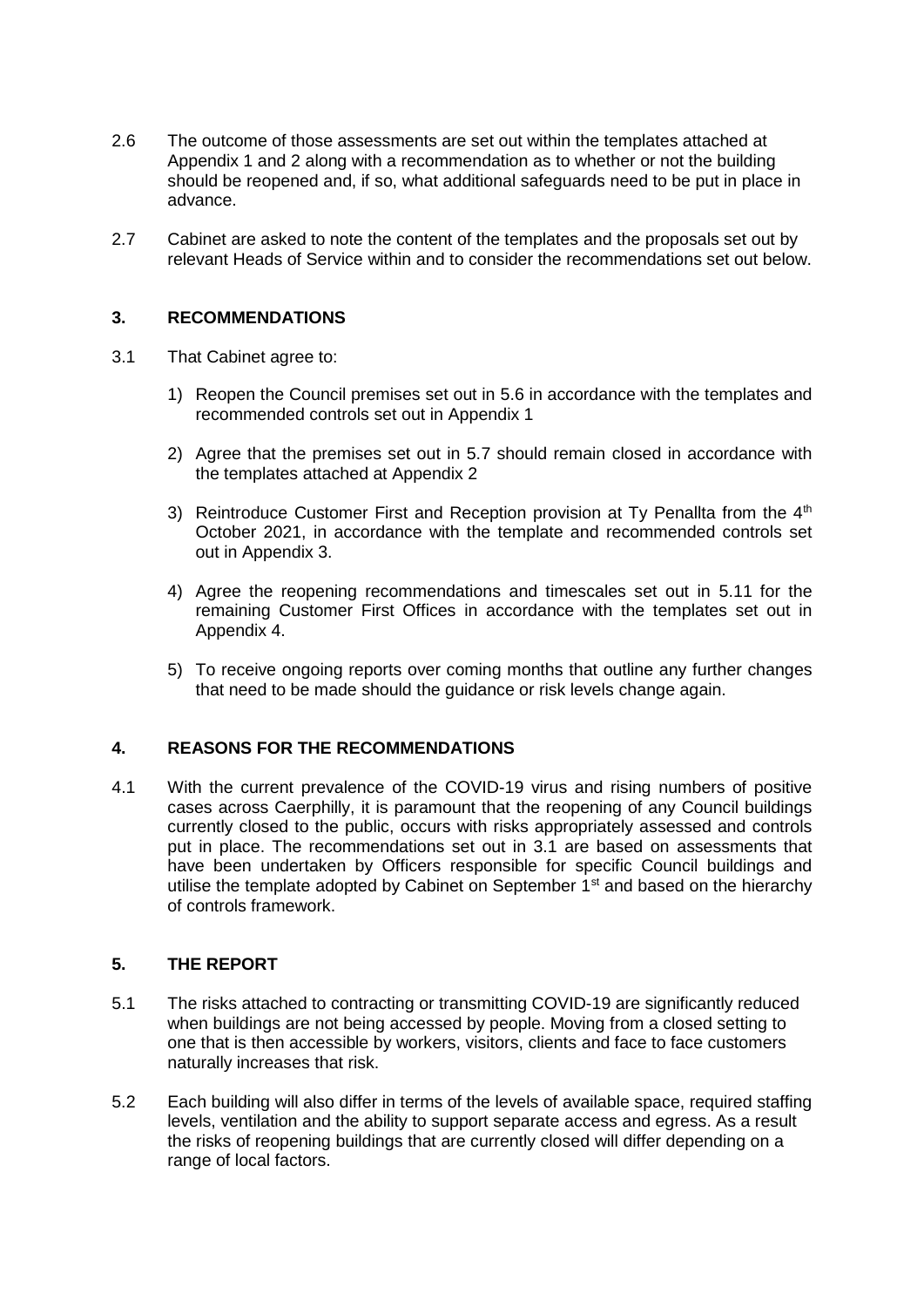- 5.3 Council buildings currently closed to the public have all been individually risk assessed using a recently adopted template based on a hierarchy of control framework set out within Welsh Governments latest guidance.
- 5.4 The hierarchy of controls is widely accepted as an effective way of determining how to implement feasible and effective control solutions that lead to inherently safer systems where the risk of illness or injury has been substantially reduced.
- 5.5 The hierarchy of control model includes five levels which range from 'Elimination' as the most effective method of managing the risk to 'PPE' as the least effective.

| <b>Elimination</b>                   |                          | Physically remove the hazard   |
|--------------------------------------|--------------------------|--------------------------------|
| <b>Substitution</b>                  |                          | Replace the hazard             |
| <b>Engineering Controls</b>          |                          | Isolate people from the hazard |
| <b>Administrative Controls</b>       | $\overline{\phantom{a}}$ | Change the way people work     |
| <b>Personal Protective Equipment</b> |                          | Protect the worker with PPE    |

5.6 The buildings set out in the table below have been assessed through the new template and the resulting recommendations for reopening and any associated control levels are also stated:

| <b>Building</b>                 | <b>Service</b>  | Reopen | <b>Recommended</b><br><b>Control Level(s)</b> |
|---------------------------------|-----------------|--------|-----------------------------------------------|
| <b>Tredomen House</b>           | Planning        | Yes    | Elimination                                   |
| Ty Pontygwindy                  | Children's      | Yes    | Engineering                                   |
|                                 | Services /      |        |                                               |
|                                 | Adult           |        |                                               |
|                                 | <b>Services</b> |        |                                               |
| Ty Risca                        | Children's      | Yes    | Engineering                                   |
|                                 | <b>Services</b> |        |                                               |
| Ty Bargoed                      | Children's      | Yes    | Engineering                                   |
|                                 | <b>Services</b> |        |                                               |
| Ty Gilfach                      | Children's      | Yes    | Engineering                                   |
|                                 | <b>Services</b> |        |                                               |
| Woodfieldside Units 2, 3, 4 & 5 | Children's      | Yes    | Engineering                                   |
|                                 | Services /      |        |                                               |
|                                 | Adult           |        |                                               |
|                                 | <b>Services</b> |        |                                               |
| Foxes Lane, First Floor         | Children's      | Yes    | Engineering                                   |
|                                 | <b>Services</b> |        |                                               |
| Ty Graddfa                      | Adult           | Yes    | Engineering                                   |
|                                 | <b>Services</b> |        |                                               |
| <b>Rhymney Youth Centre</b>     | Youth           | Yes    | Elimination                                   |
|                                 | <b>Service</b>  |        |                                               |
| The Hangar Youth and            | Youth           | Yes    | Elimination                                   |
| Community Centre, Aberbargoed   | <b>Services</b> |        |                                               |
| Crosskeys Youth Centre - Youth  | Youth           | Yes    | Elimination                                   |
| <b>Services</b>                 | <b>Services</b> |        |                                               |
| Crumlin Community Education/    | Youth           | Yes    | Elimination                                   |
| <b>Youth Centre</b>             | <b>Services</b> |        |                                               |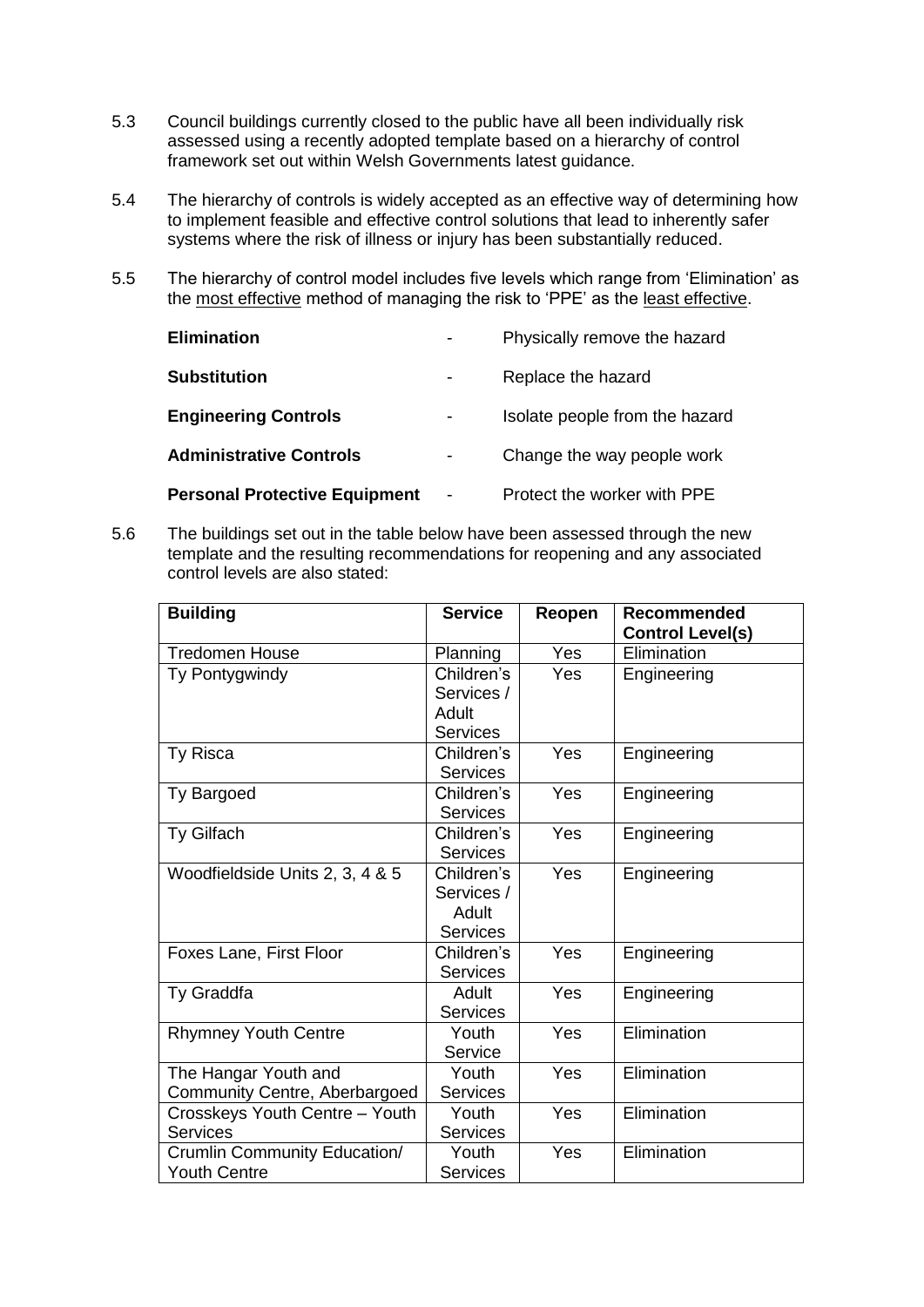| <b>Blackwood Youth Centre</b>     | Youth           | Yes | Elimination |
|-----------------------------------|-----------------|-----|-------------|
|                                   | <b>Services</b> |     |             |
| <b>Risca Youth Centre</b>         | Youth           | Yes | Elimination |
|                                   | <b>Services</b> |     |             |
| The Basement 'drop in' centre-    | Youth           | Yes | Elimination |
| <b>Blackwood Library</b>          | <b>Services</b> |     |             |
| <b>Business Technology Centre</b> | Housing         | Yes | Elimination |
| Gilfach                           | Housing         | Yes | Elimination |

If Cabinet are minded to support these proposals, planning can begin with a view to buildings reopening as soon as the relevant controls and reasonable measures have been put in place.

5.7 In accordance with the templates set out in Appendix 2, the following buildings are not recommended for reopening at this time:

| <b>Building</b>                             | <b>Service</b> | Reopen      |
|---------------------------------------------|----------------|-------------|
| Lansbury Park Neighbourhood Housing Office  | Housing        | Not Yet     |
|                                             |                | (Review in  |
|                                             |                | April 2022) |
| Graig Y Rhacca Neighbourhood Housing Office | Housing        | Not Yet     |
|                                             |                | (Review in  |
|                                             |                | April 2022) |
| <b>Community Housing Office Holly Road</b>  | Housing        | Not Yet     |
|                                             |                | (Review in  |
|                                             |                | April 2022) |

- 5.8 As an addendum to the assessments on closed buildings, the Head of Customer and Digital has also made use of the templates to assess Customer Service desks that are co-located and provided from buildings that are already open, such as Libraries.
- 5.9 In many cases, the recommendations made on the recommencement of those functions run beyond the assessment of risk. The service continues to support critical services such as Test Trace and Protect (TTP) through the redeployment of its staff.
- 5.10 Should Cabinet be minded to recommend a broader reopening of buildings than that proposed in the table below, or indeed to propose a more aggressive timescale, then a decision will need to be taken to cancel those redeployments so that staff operating in those critical functions can be made available again to support Customer Services.
- 5.11 It should also be noted that during the pandemic, all Customer First offices have been closed to the public, while online and telephone-based access have remained in place and well used.

| <b>Building</b>                    | Reopen     | <b>Controls (and Notes)</b>                   |
|------------------------------------|------------|-----------------------------------------------|
|                                    |            |                                               |
| Customer First @ Ty Penallta       | <b>Yes</b> | Substitution (Reopen from w/c 4 <sup>th</sup> |
|                                    |            | October)                                      |
| Customer First @ Newbridge         | Not Yet    | Review in April 2022                          |
| Library                            |            |                                               |
| <b>Customer First @ Caerphilly</b> | Not Yet    | Elimination (Open in April 2022 for           |
| Library                            |            | Appointments Only)                            |
| Customer First @ Risca Library     | Not Yet    | Elimination (Open in April 2022 for           |
|                                    |            | Appointments Only)                            |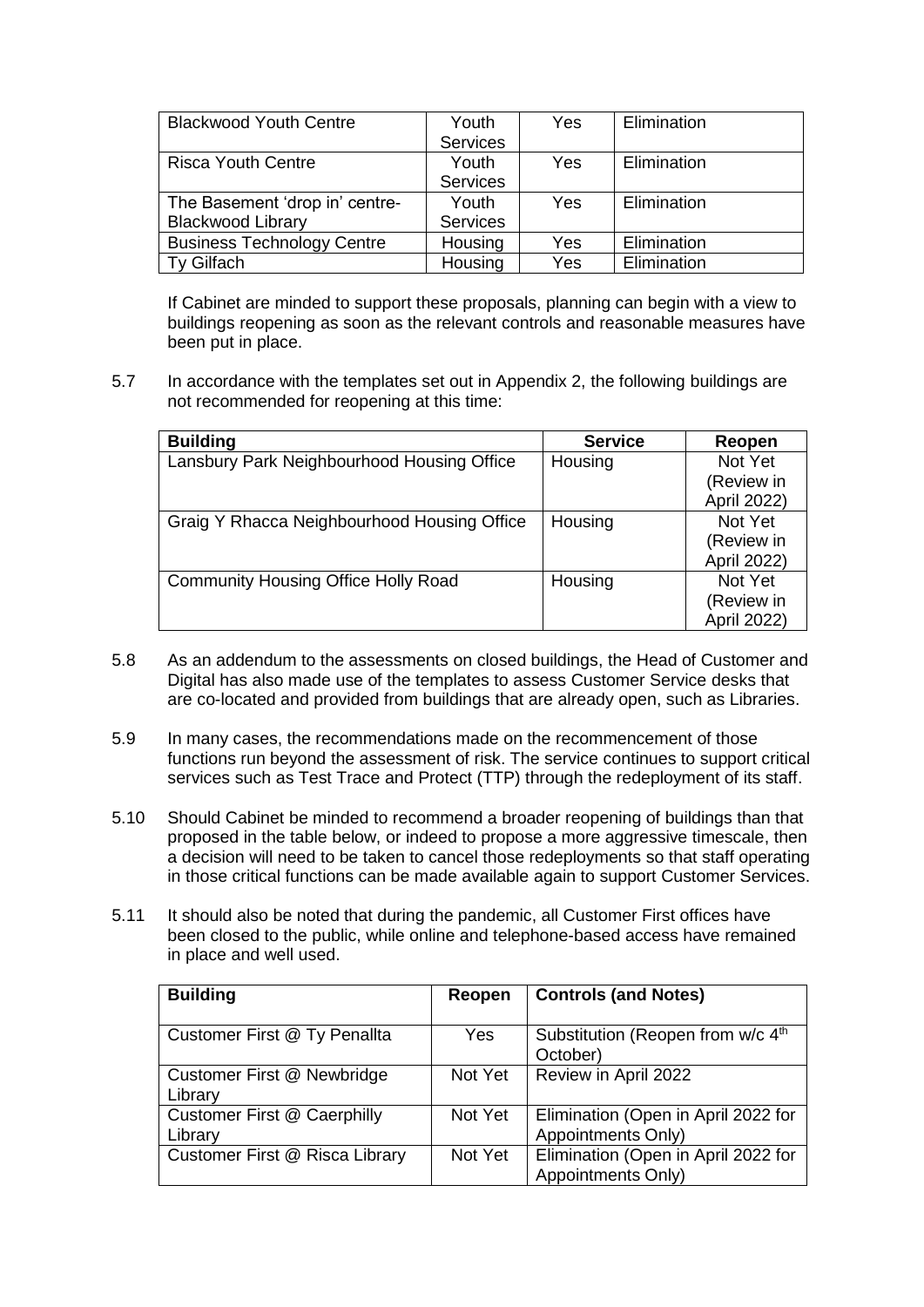| Customer First @ Blackwood<br>Library         | Not Yet | Review in April 2022 |
|-----------------------------------------------|---------|----------------------|
| Customer First @ Bargoed<br>Library           | Not Yet | Review in April 2020 |
| <b>Customer First Office at</b><br>Pontlottyn | Not Yet | Review in April 2022 |

## 5.12 **Conclusion**

Having assessed a range of Council buildings currently closed to the public against the adopted hierarchy of controls template, this report seeks agreement from Cabinet to reopen certain buildings subject to the reintroduction of a series of controls designed to minimise risk and to keep some buildings and services closed for the moment.

#### 6. **ASSUMPTIONS**

6.1 None.

#### 7. **SUMMARY OF INTEGRATED IMPACT ASSESSMENT**

7.1 Full Integrated Impact Assessment is attached at Appendix 5. The additionality provided by the reopening of the specific Council buildings is identified as a benefit for residents that would prefer to access services in person. The potential risk of transmission of COVID-19 through accessing services within a building, rather than remotely, is acknowledged and a number of reasonable measures are proposed to mitigate the risk.

#### **8. FINANCIAL IMPLICATIONS**

- 8.1 There should be no significant adverse financial implications attached to this report as budgets remain in place for the operation of core council buildings.
- 8.2 There may be ad hoc expenditure required should recommendations be to open specific settings that require additional safety features (partitions, signage etc) to be purchased.

#### **9. PERSONNEL IMPLICATIONS**

9.1 Where reasonable measures include the deployment of staff that are double vaccinated there may be some personnel implications that emerge if staff employed in front facing roles are not sufficiently vaccinated. Vaccinations remain a matter of personal choice, therefore there may be a need to redeploy staff in order to mitigate any risks highlighted, which will be worked through accordingly.

### **10. CONSULTATIONS**

10.1 The consultees are set out at the bottom of this report and any views received are set out below: